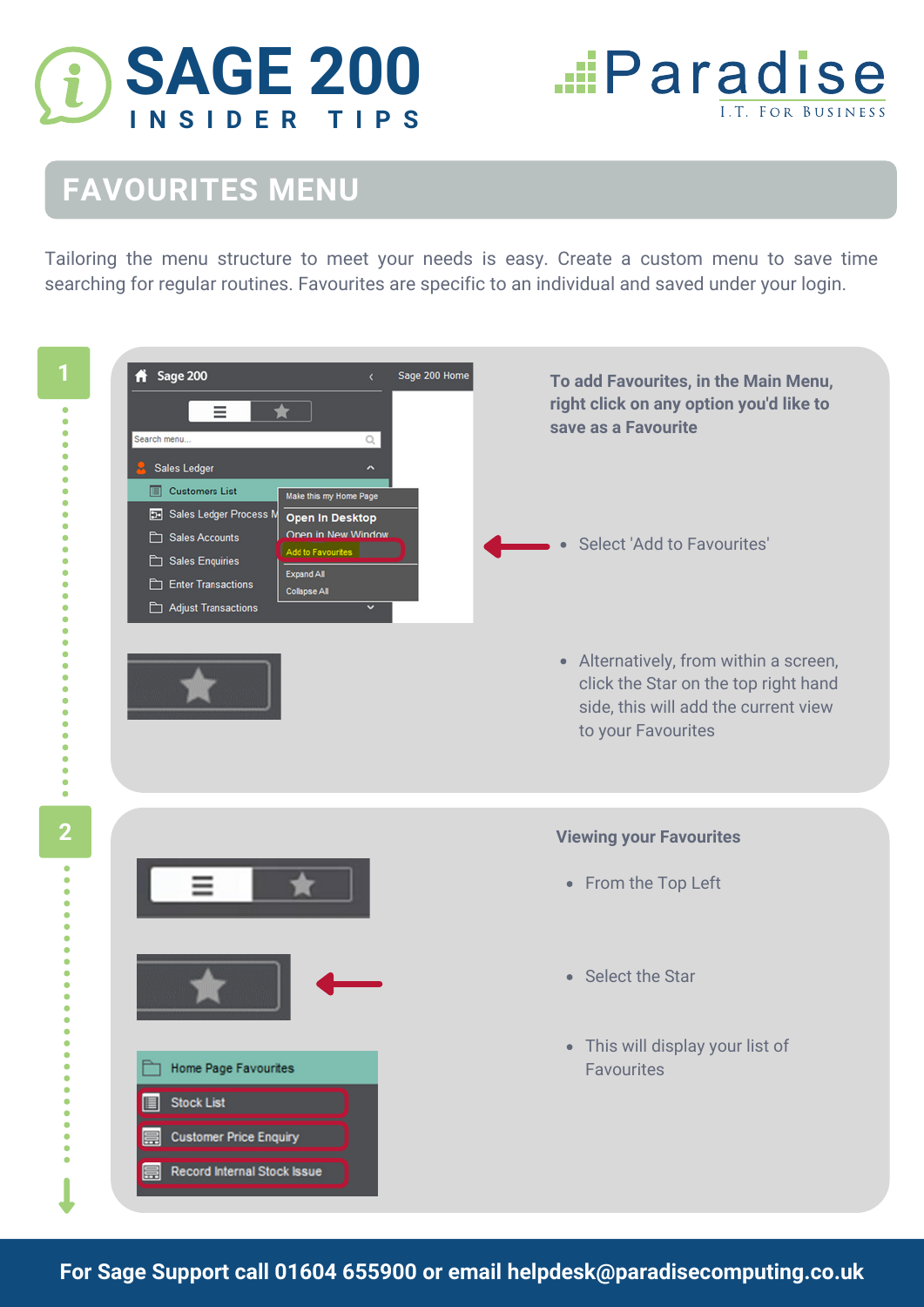

**If you have permission to edit your own menu, you will see a pencil icon. This allows further personalisation of your Favourites menus.**

- Select the pencil to the right of the star to edit your Favourites menu
- Left click on the Favourite item and either use the arrow keys to reorder items or drag and drop the item to move into another folder
- Subfolders will appear with a slight indent
- Select the  $\circledast$  to save and exit

## **To view your Favourites on your Home Page, instead of in the left navigation**

- Select the Home icon
- Then Home Page Favourites
- You can have a number of Favourite options. Select the the required Icon to directly access that area